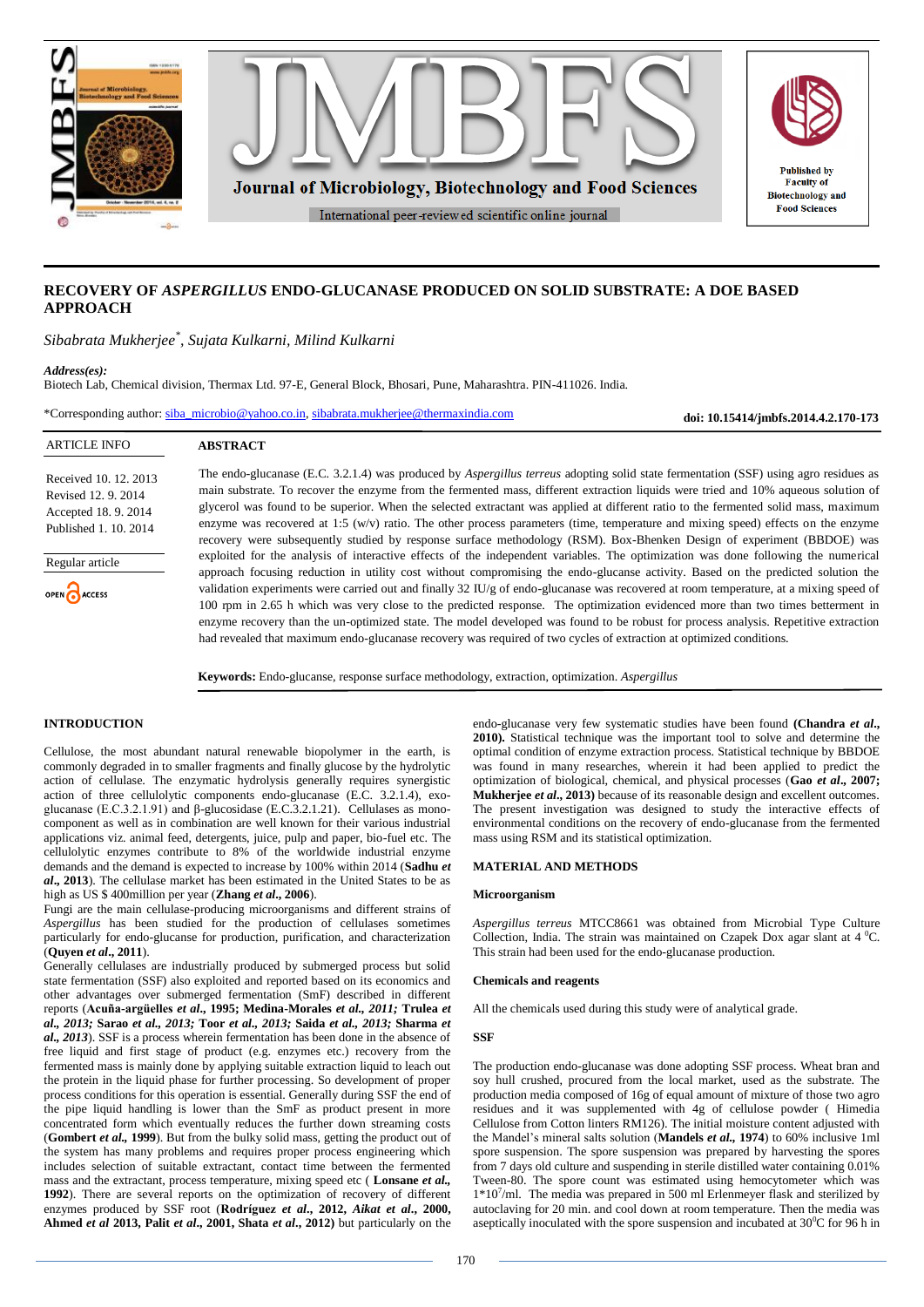a humidity controlled chamber. After fermentation the extra cellular enzyme was extracted using different extraction liquid and clarified by centrifugation (10000 rpm, 20min, at  $4^{\circ}$ C). The crude cell and spore free extract was used as the source of endo-glucanase.

# **Selection of extractant**

The extractants screened to evaluate their efficacy for the endo-glucanase recovery from the fermented solid were demineralized water, tap water, distilled water, acetate buffer (pH:5.0), phosphate buffer (pH:5.0), normal saline,  $10\%$ aqueous soln. of glycerol, 10% aqueous soln. of ethanol, 10% aqueous soln. of acetone, 0.1% aqueous soln. of Tween-80, 0.1% aqueous soln. Triton-X-100, 10% acetate buffered (pH:5.0) soln. of glycerol, 10% acetate buffered (pH:5.0) soln. of ethanol and10% acetate buffered (pH:5.0) soln. of acetone.

# **Effect of the environmental conditions on the enzyme recovery from the fermented mass**

To evaluate the effect of the recovery conditions and subsequent optimization, RSM was adopted. The independent parameters selected for the studies were contact time, process temperature and mixing speed. BBDOE was carried out to evaluate the influence of the selected factors and their possible interaction in the recovered enzyme activity, the response. Table 1 represented the design matrix of 17 trail experiments. Using this design, factors were prescribed into three levels, coded -1, 0 and +1 for low, middle and high levels. Numerical optimization was done using Design Expert (Version 8.0.7., Stat-Ease Corporation, USA). For predicting the optimal point, a second order polynomial function was fitted to correlate relationship between independent variables and response (endoglucanase activity). For a three factor system the model equation was,

 $Y=\beta_0+\beta_1A+\beta_2B+\beta_3C+\beta_{11}A^2+\beta_{22}B^2+\beta_{33}C^2+\beta_{12}AB+\beta_{23}BC+\beta_{13}AC$  -------------- (1) Where *Y*, predicted response;  $\beta_0$ , intercept;  $\beta_1$ ,  $\beta_2$ ,  $\beta_3$ , linear coefficients,  $\beta_{11}$ ,  $\beta_{22}$ , *β*33, squared coefficients; *β*12, *β*23, *β*13, interaction coefficients and A contact time between fermented mass and extraction liquid (h), B is the mixing speed (rpm) and C is the temperature (°C) of extraction process. The response obtained was fitted in to the polynomial equation.

**Table 1** The range and level of the variables for BBDOE

|                           |              | Levels |     |     |
|---------------------------|--------------|--------|-----|-----|
| Independent variable      | Coded symbol | -      |     |     |
| Time (h)                  |              |        |     |     |
| Mixing speed (rpm)        |              |        | 100 | 200 |
| Temperature $(^0\hat{C})$ |              |        |     |     |

#### **Sequential extraction**

The sequential extractions employed with the best extraction liquid at optimized environmental condition for consecutive three cycles with new batch of extraction liquid every time. Fresh solvent was added to the same fermented bran and the efficiency of extraction as a function of the number of cycles needed to achieve 100% activity from the bran.

### **Enzyme assay**

The endo-glucanase activity was assayed using 2% CMC (Low viscosity Na salt) dissolved in 0.1 N acetate buffer (pH: 5) as substrate. The reaction mixture composed of 0.9ml of substrate and 0.1ml suitably diluted enzyme source. It was incubated for 30 min at  $50^{\circ}$ C in a shaking water bath. The reducing sugar liberated was estimated by dinitrosalicylic acid (DNSA) method (**Miller. 1959**). One unit (IU) of endo-glucanase activity was defined as the amount of enzyme releasing 1µmol of reducing sugar expressed as glucose per min. The enzyme activity was expressed as IU/ g of dry substrate.

# **RESULTS AND DISCUSSION**

### **Selection of extractant and estimation of extractant to fermented mass ratio for the recovery of endo-glucanase produced during SSF**

Different extractants (14 nos.) were applied at five volume of the fermented solid mixed at 100 rpm for two hours at room temperature and subsequently enzyme was prepared by the same way discussed in the previous section. The 10% aqueous soln. of glycerol exhibited maximum enzyme recovery from the fermented mass (24.5 IU/g). (Fig.1). For further refinement different concentrations of glycerol were employed but marginal improvement was obtained (data not shown) consequently for the rest of the study 10% aqueous soln. of glycerol had been used as extraction liquid. The lower dielectric constant of glycerol (DK value. 13.2) probably positively supported better interaction between enzyme protein and glycerol, leading to better recovery compared to other extractants. **Palit** *et al* **(2001)** and **Negi** *et al* **(2011)** also reported maximum enzyme extraction using glycerol solution. In addition it was also

found that presence of polyols (e.g. glycerol) used to inhibit the denaturation process of the enzyme in aqueous solution (**Costa** *et al.,* **2002***;* **Bourneow** *et al.,*  **2012***)* which could also be the reason for better recovery.



**Figure 1** Effect of different extractants on the recovery of the endo-glucanase produced by SSF

In order to obtain the best solid to liquid ratio for the enzyme recovery, the fermented solid was mixed with different volume of 10% glycerol. The ratios were (w/v), 1:2, 1:3, 1:4, 1:5, 1:6, 1:7. Beyond the ratio of 1:5 the enzym got diluted which in turn made the down streaming expensive and up to the ratio of 1:3 the enzyme was not completely leached out. The maximum enzyme recovery was achieved when 5 times of extractant was used (26 IU/g) for enzyme extraction (data not shown). So for the subsequent experiments the same ratio was used for the extraction of endo-glucanase.

## **Effect of the environmental conditions on the enzyme recovery from the fermented solid and statistical analysis**

The BBDOE was employed to study the interactions among the significant factors and also determined their optimal levels. The effect of different levels of the three factors on the endo-glucanase activity was shown in Table 2. Experimental results obtained were fitted to a second-order polynomial equation (Equ.2) by applying multiple regression analysis.

*Enzyme activity (IU/g) = 29.90 +1.30 \* A +3.88 \* B +0.58 \* C -0.50 \* A \* B +0.60 \* A \* C -1.75 \* B \* C -4.63 \* A<sup>2</sup> -4.27 \* B<sup>2</sup> -6.38 \* C<sup>2</sup> .------------------(2).*  The predicted and actual response had been shown in the Table 2. The maximum and minimum enzyme recovery was achieved in this study were 31.5 IU/g and 15 IU/g respectively. The residual analysis was also done applying the predicted vs. actual plotting and the points found to be randomly scattered along the  $45^{\circ}$  line depicted the accuracy of the model. (Fig 2 a). ANOVA results for the RSM were given in Table 3. The model was found to be significant and the lack of fit was not significant at 95% confidence level.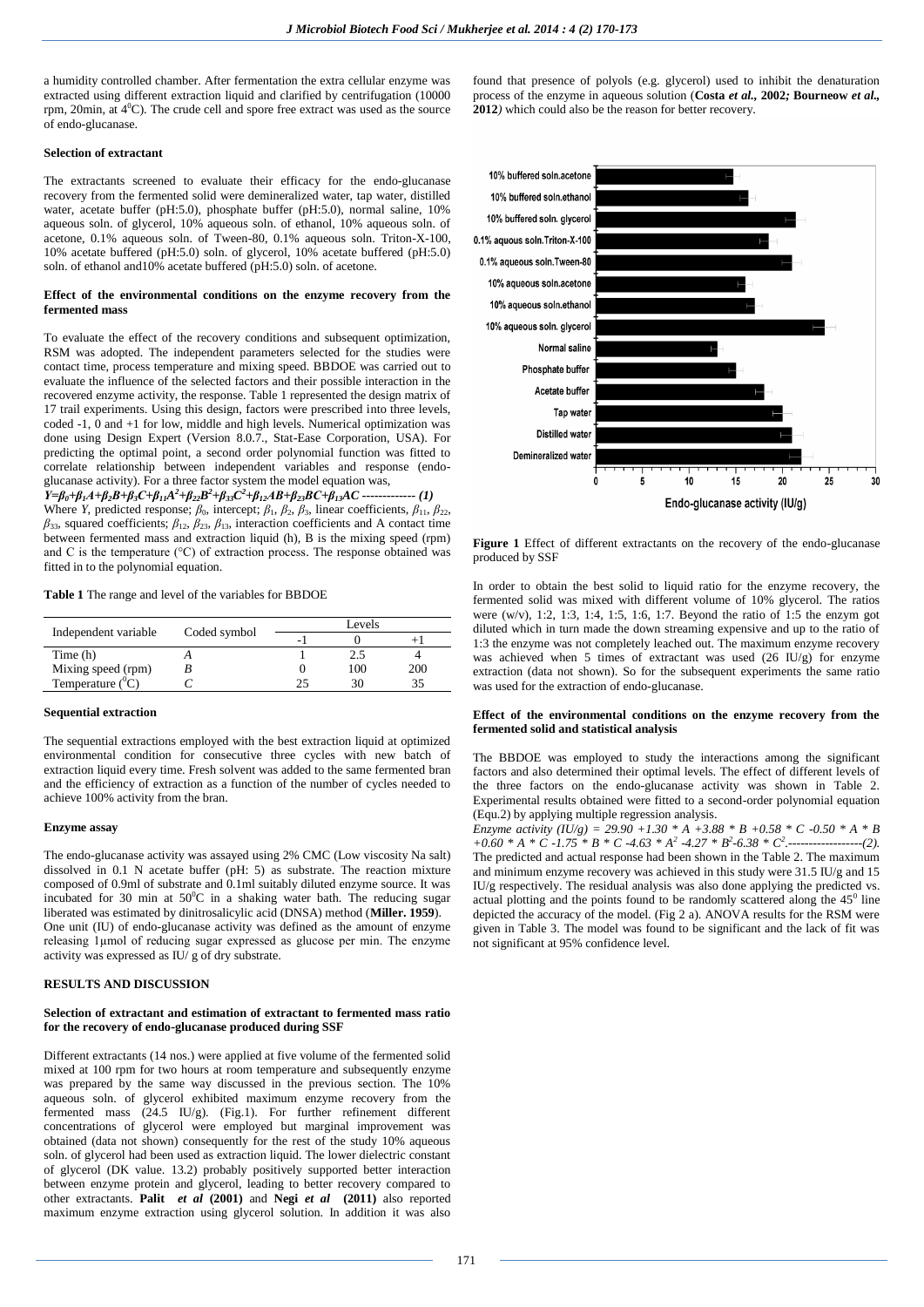## **Table 2** BBDOE matrix with predicted and experimental values of response.

|          |      |        |          | Endo-glucanase activity |           |  |
|----------|------|--------|----------|-------------------------|-----------|--|
| Standard | Time | Mixing | Temp     |                         | (IU/g)    |  |
| Order    | (h)  | (rpm)  | $(^0C)$  | Actual                  | Predicted |  |
|          |      |        |          | Value                   | Value     |  |
| 1        | $-1$ | $-1$   | $\Omega$ | 15                      | 15.325    |  |
| 2        |      | -1     |          | 18                      | 18.925    |  |
| 3        | $-1$ |        | 0        | 25                      | 24.075    |  |
| 4        |      |        | 0        | 26                      | 25.675    |  |
| 5        | -1   |        | $-1$     | 17                      | 17.625    |  |
| 6        |      |        | -1       | 19                      | 19.025    |  |
| 7        | $-1$ | 0      |          | 17.6                    | 17.575    |  |
| 8        |      | 0      |          | 22                      | 21.375    |  |
| 9        | 0    | $-1$   | -1       | 14                      | 13.05     |  |
| 10       | 0    |        | -1       | 24                      | 24.3      |  |
| 11       | 0    | $-1$   |          | 18                      | 17.7      |  |
| 12       | 0    |        |          | 21                      | 21.95     |  |
| 13       | 0    | 0      | 0        | 29                      | 29.9      |  |
| 14       | 0    | 0      | 0        | 31                      | 29.9      |  |
| 15       | 0    |        | 0        | 28                      | 29.9      |  |
| 16       |      |        |          | 30                      | 29.9      |  |
| 17       | 0    |        | 0        | 31.5                    | 29.9      |  |

|  | <b>Table 3</b> ANOVA and the regression analysis of the endo-glucanase recovery. |  |
|--|----------------------------------------------------------------------------------|--|
|  |                                                                                  |  |

| <b>Source</b>   | Sum of         |    | Mean          | F            | p-value  |
|-----------------|----------------|----|---------------|--------------|----------|
|                 | <b>Squares</b> | DF | <b>Square</b> | <b>Value</b> | Prob > F |
| Model           | 527.1076       | 9  | 58.56752      | 31.80548     | < 0.0001 |
| A-Time          | 13.52          |    | 13.52         | 7.342126     | 0.0302   |
| <b>B-Mixing</b> | 120.125        |    | 120.125       | 65.23468     | < 0.0001 |
| C-Temp          | 2.645          |    | 2.645         | 1.436385     | 0.2697   |
| AB              |                |    |               | 0.543057     | 0.4851   |
| AC              | 1.44           |    | 1.44          | 0.782002     | 0.4059   |
| BC.             | 12.25          |    | 12.25         | 6.652444     | 0.0365   |
| $A^2$           | 90.06579       |    | 90.06579      | 48.91082     | 0.0002   |
| $B^{\wedge}2$   | 76.95          |    | 76.95         | 41.78821     | 0.0003   |
| $C^{\wedge}2$   | 171.1184       |    | 171.1184      | 92.92699     | < 0.0001 |
| Residual        | 12.89          | 7  | 1.841429      |              |          |
| Lack of Fit     | 4.69           | 3  | 1.563333      | 0.762602     | 0.5711   |
| Pure Error      | 8.2            | 4  | 2.05          |              |          |
| Cor Total       | 539.9976       | 16 |               |              |          |

**Legend:** DF: degrees of freedom; F: variance ratio; P: probability.

Among the three independent model terms viz. time and mixing speed were found to be significant in the experimental range. The goodness of fit of the model was checked by determination coefficient  $(R^2)$ . In this case, the value of the determination coefficient ( $R^2$ =97.61) indicated that only 2.39 % of the total variation could not be explained by the model. The value of the adjusted determination coefficient (Adj  $R^2$ =0.9454) was also expressed the model significance. The "Pred R-Squared" of 0.8373 was in reasonable agreement with the "Adj R-Squared" of 0.9454. Additionally the adeq precisior ratio of 16.19 indicated an adequate signal and the model could be used for the navigation of design space. The 3D response surfaces were drawn to present the interactive effects of three independent factors and to present the combined effects of those factors on the endo-glucanase activity. From the Fig 2b, it was clear that the increase in contact time between the fermented mass and the 10% aqueous glycerol solution was effective for the enzyme recovery. Time of 2.5 h was actually found to be sufficient for the leaching out of maximum enzyme in liquid phase at 100 rpm shaking condition. Beyond this range further increase in mixing speed and contact time showed marginal effect on the recovery. At higher temperature  $(35^0C)$  the recovery found to be low may be due to the thermal distortion of the enzyme structure but the range of  $25{\text -}30^0$ C which has also covered the room temperature given acceptable recovery even at lower contact time (1.5-2h).(Fig 2 c). The contour covering the temperature range of  $28-31^{\circ}C$ and the mixing speed of 100-150 rpm represented maximum recovery (Fig 2d). During the analysis of interactive effect of two factors on the response the remaining was kept constant at its middle point. Further optimization was done following numerical optimization using the Design expert software. The temperature of operation was targeted as room temperature  $(25^{\circ}C)$  and the mixing speed targeted to 100 rpm instead of the range of 0-200 rpm to reduce the utility cost as well as adverse shearing effect on the protein structure. Time of contact was kept in its range and the response was set to be maximized. The validation experiment was done based on the solution received using the model. Finally 32 IU/g of endo-glucanase was achieved when the values of the independent factors were time (2.65 h), mixing (100 rpm) and temperature (26<sup>0</sup>C). The desirability value for the prediction was obtained was 0.847 which was close to 1. Using the model the enzyme recovery had been increased of more than two times compared to unoptimized enzyme recovery.



Figure 2 Predicted vs. actual values plot for endo-glucanase activity (a). Response surface and contour plot (base) of enzyme activity (IU/g) showing the interactions among contact time and mixing speed (b), contact time and process temperature (c) and process temperature and mixing speed (d).

#### **Sequential extraction of endo-glucanase produced during SSF.**

The efficiency of extraction of the endo-glucanase from the fermented mass with 10 % aqueous glycerol solution at the optimal solid to liquid ratio (1:5  $g/mL$ ) was carried out in four consecutive cycles at the optimized extraction conditions. Fresh extraction liquid was added in each cycle to the fermented mass. It was found that two cycles of extraction were sufficient for the maximum endoglucanase from the fermented mass (data not shown). **Rashid** *et al***., 2013** also report maximum enzyme recovery with two washes. After the second extraction the enzyme recovered from the mass was negligible as it was considerably diluted.

## **CONCLUSION**

From the industrial view point the maximum product recovery is always essential as it immediately reflects on the process cost. In the present study a systematic approach was taken for a model development for the maximum recovery of endoglucanase, an industrially important, multipurpose enzyme. The enzyme was produced by SSF using low cost agro residues viz. wheat bran and soy hull crushed. The 10% glycerol solution was found to be the best extractant for the leaching out of the enzyme from the fermented solid mass. The BBDOE approach was proved to be very effective and robust to optimize the recovery process as well as to analyze the interactive effects of the process parameters and it was validated with the actual trials. Repeated endo-glucanase extraction was required up to two cycles to recover maximum endo-glucanase in the solution phase.

**Acknowledgments:** The R&D work was supported by Thermax Ltd. India.

### **REFERENCES**

ACUÑA-ARGÜELLES, M.E., GUTIÉRREZ-ROJAS, M., VINIEGRA-GONZÁLEZ, G., FAVELA-TORRES, E. 1995. Production and properties of three pectinolytic activities produced by *Aspergillus niger* in submerged and solid state fermentation. *Applied Microbiology and Biotechnology*, 43, 808-814. <http://dx.doi.org/10.1007/bf02431912>

AHMED, S. A. AND MOSTAFA, F. A. 2013. Utilization of orange bagasse and molokhia stalk for production of pectinase enzyme. *Brazilian Journal of Chemical Engineering*, 30 (03), 449 – 456. [http://dx.doi.org/10.1590/s0104-](http://dx.doi.org/10.1590/s0104-66322013000300003) [66322013000300003](http://dx.doi.org/10.1590/s0104-66322013000300003)

AIKAT, K., BHATTACHARYYA, B.C. 2000. Protease extraction in solid state fermentation of wheat bran by a local strain of *Rhizopus oryzae* and growth studies by the soft gel technique *Process Biochemistry*, 35, 907–914. [http://dx.doi.org/10.1016/s0032-9592\(99\)00148-x](http://dx.doi.org/10.1016/s0032-9592(99)00148-x)

BOURNEOW, C., BENJAKUL, S., H-KITTIKUN A. 2012. Impact of some additives on the stability of microbial transglutaminase from *Providencia sp*. C1112. *As. J. Food Ag-Ind*., 5(03), 226-233

CHANDRA, M.S., BUDDOLLA, V., REDDY, B. R. 2010. Optimization of extraction of β-endoglucanase from the fermented bran of *Aspergillus niger*.